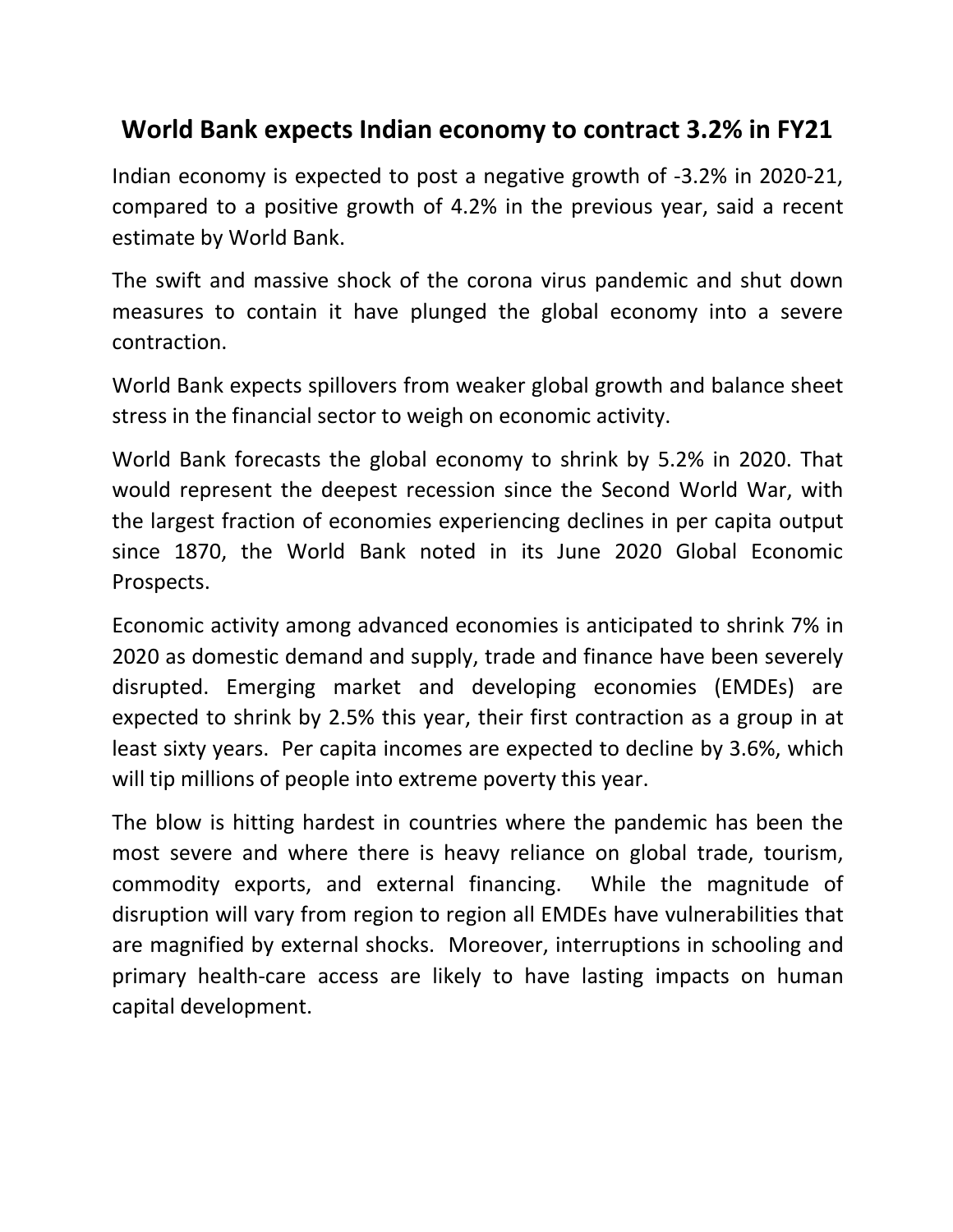World Bank Group Vice President for Equitable Growth, Finance and Institutions, Ceyla Pazarbasiogln observed that the Bank's first order of business would be to address the global health and economic emergency. Beyond that, the global community must unite to find ways to rebuild as robust a recovery as possible to prevent more people from falling into poverty and unemployment.

According to World Bank, global growth is forecast to rebound to 4.2% in 2021, as advanced economies grow 3.9% and EMDEs bounce back by 4.6%.<br>However, the outlook is highly uncertain and downside risks are predominant including the possibility of a more protracted pandemic, financial upheaval, and retreat from global trade and supply linkages. A downside scenario could lead the global economy to shrink by as much as % this year, followed by a sluggish recovery in 2021 of just over 1% with output in EMDEs contracting by almost 5% this year.

The US economy is forecast to contract 6.1% this year,reflecting the disruptions associated with pandemic- control measures. Euro area output is expected to shrink 9.1% in 2020 as widespread outbreaks took a heavy toll on activity. Japan's economy is anticipated to shrink 6.1% as preventive measures have slowed economic activity.

The current episode has already seen by far the fastest and steepest downgrades in global growth forecasts on record. Given the scenario, policy makers may need to be ready to employ additional measures to support activity.

### **Source: The World Bank**

### **Notifications**

**Press Information Bureau, Government of India**